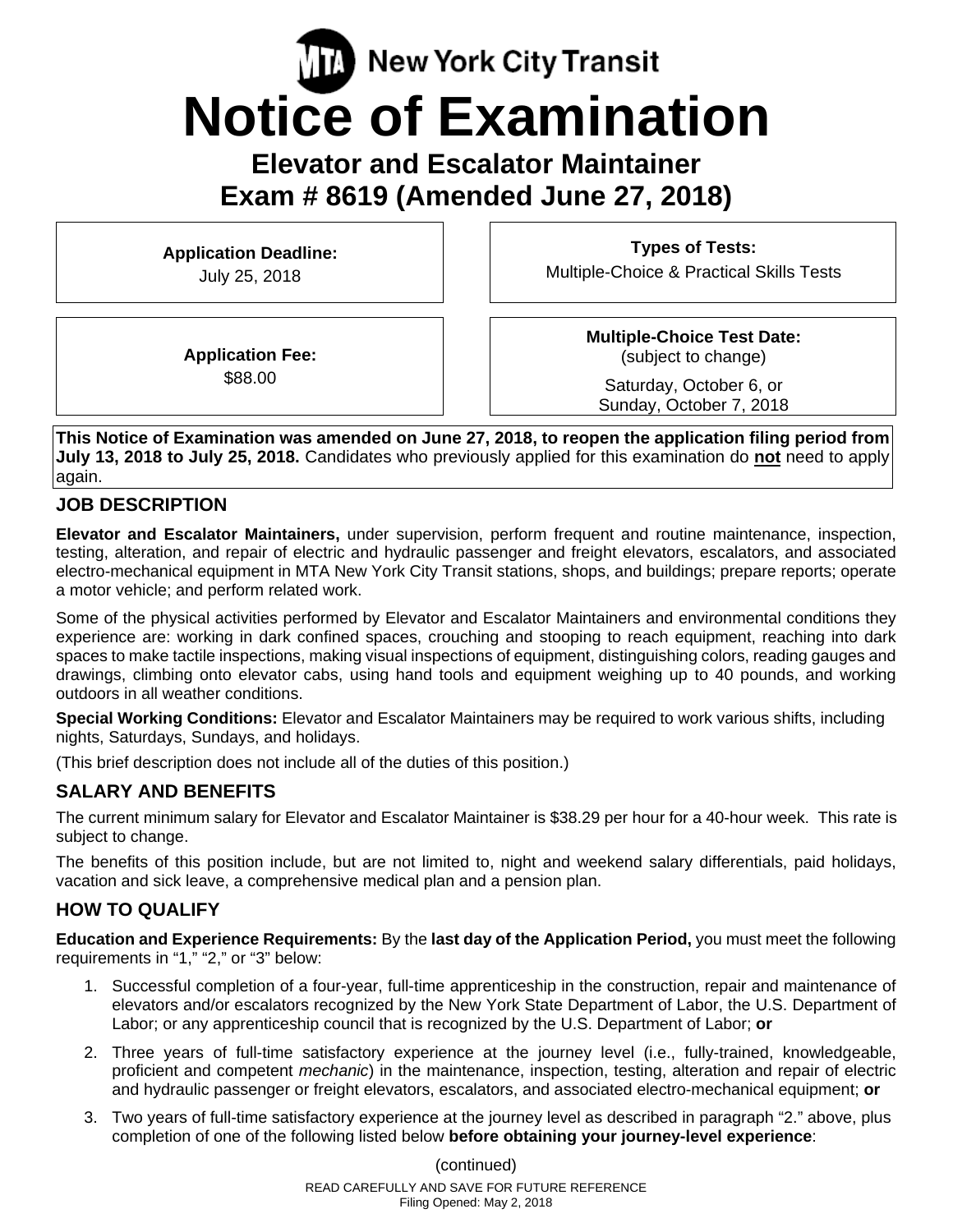# **HOW TO QUALIFY (CONTINUED)**

- a. Two years of full-time satisfactory experience performing work described above in "2" as a mechanic's helper, apprentice or trainee; or
- b. Graduation from a recognized trade school or technical school, with a major course of study in electromechanical, electrical or electronic technology, or a closely related field totaling 600 hours; or
- c. Graduation from a vocational high school, with a major course of study in electro-mechanical, electrical or electronic technology, or a closely related field; or
- d. An associate degree or a higher-level degree, from an accredited college or university with a major course of study in electro-mechanical, electrical or electronic technology, or a closely related field.

Vocational high school, trade school or technical school education must be approved by a State's Department of Education or a recognized accrediting organization. College education must be from an accredited college or university, accredited by regional, national, professional or specialized agencies recognized as accrediting bodies by the U.S. Secretary of Education, and by the Council for Higher Education Accreditation (CHEA).

Qualifying part-time experience will be credited on a pro-rated basis.

You may be given the multiple-choice and practical skills tests before we review your qualifications. You are responsible for determining whether you meet the qualification requirements for this examination prior to submitting your application. If you are marked "Not Qualified," your application fee will **not** be refunded and you will **not** receive a score.

#### **REQUIREMENTS TO BE APPOINTED**

**Driver License Requirement:** At the time of appointment, you must have a Motor Vehicle Driver License valid in the State of New York with no disqualifying restrictions that would preclude the performance of the duties of this title. If you have serious moving violations, a license suspension or an accident record you may be disqualified. This license must be maintained for the duration of your employment in the title.

**Drug Screening Requirement:** You must pass a drug screening in order to be appointed.

**Residency:** New York City residency is not required for this position.

**English Requirement:** You must be able to understand and be understood in English.

**Proof of Identity:** Under the Immigration Reform and Control Act of 1986, you must be able to prove your identity and your right to obtain employment in the United States prior to employment with MTA New York City Transit.

## **HOW TO OBTAIN AN APPLICATION**

During the application period, you may obtain an *Application* for this examination online at http://www.mta.info/nyct/hr/appexam.htm or in person at the MTA New York City Transit Exam Information Center as indicated below:

**MTA New York City Transit Exam Information Center:** Open Monday through Friday, from 9 AM to 3 PM, in the lobby at 180 Livingston Street, Brooklyn, New York. Directions: take the A, C, F or R trains to the Jay Street-Metro Tech Station, or the 2, 3 or G train to the Hoyt Street Station.

#### **REQUIRED FORMS**

- 1. **Application:** Make sure that you follow all instructions included with your *Application*, including payment of fee. Save a copy of the instructions for future reference.
- 2. **Education and Experience Test Paper:** Write your social security number in the box at the top of the cover page, and the examination title and number in the box provided. This form must be filled out completely and in detail for you to receive your proper rating. Keep a copy of your completed Education and Experience Test Paper for your records.
- 3. **Foreign Education Fact Sheet (Required only if you need credit for your foreign education for this examination):** If you were educated outside the United States, you must have your foreign education evaluated to determine its equivalence to education obtained in the United States. The services that are approved to make this evaluation, as well as instructions on how to submit this evaluation are listed in the Foreign Education Fact Sheet included with your application packet. When you contact the evaluation service, ask for a "document-by document" (general) evaluation of your foreign education.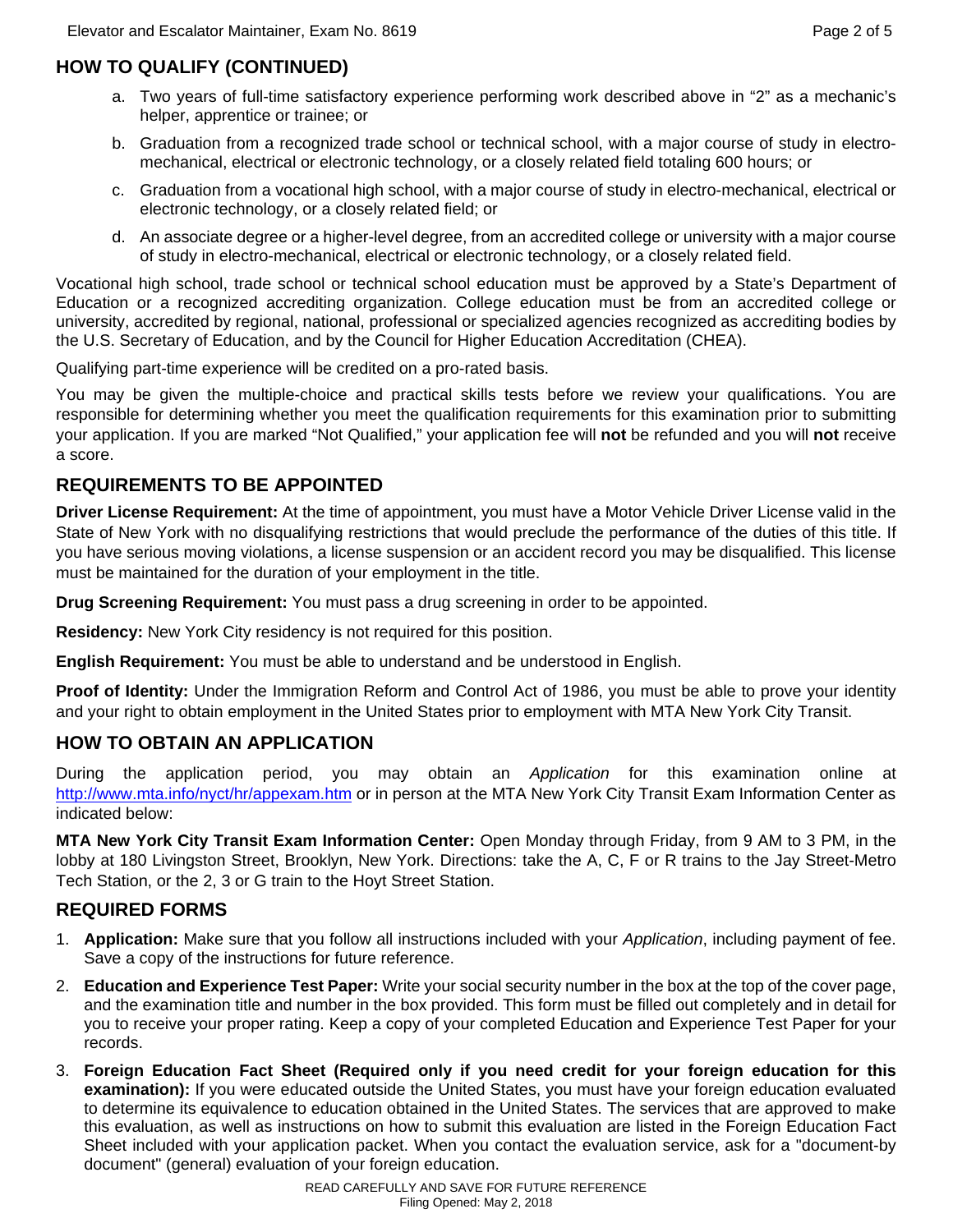# **HOW TO SUBMIT AN APPLICATION AND PAY THE APPLICATION FEE**

If you believe you meet the requirements in the "How to Qualify" section, **you must apply by mail**. MTA New York City Transit will **not** accept applications in person.

#### **Applications by Mail must:**

- 1. Include all of the required forms, as indicated in the "Required Forms" section above.
- 2. Be postmarked by the last day of the application period.
- 3. Be mailed to the address in the "Correspondence" section of this notice.
- 4. Include the appropriate fee in the form of a money order.

#### **The Money Order (Postal Money Order Preferred) must:**

- 1. Be made payable to MTA New York City Transit.
- 2. Be valid for one year.
- 3. Have the following information written on it: your name, home address, the last four digits of your social security number, and the exam title and exam number.

Save your money order receipt for future reference and proof of filing an *Application*.

#### **Cash and personal checks will not be accepted**.

**Application Fee:** This fee is generally not refundable. Under special circumstances, you may be entitled to a refund. You should refer to the Department of Citywide Administrative Services (DCAS) Exam Regulations to determine if you are entitled to a refund prior to requesting a refund. You can refer to the bottom of the last page of this Notice of Examination for instructions on how to obtain a copy of the DCAS Exam Regulations.

## **HOW TO SUBMIT AN APPLICATION WHEN REQUESTING A FEE WAIVER**

Applicants who wish to request a Fee Waiver must obtain an *Application* in person at the MTA New York City Transit Exam Information Center as indicated below and must submit the *Application* and required forms by mail to the address in the Correspondence section below **by the last day of the application period.**

MTA New York City Transit will not accept applications in person. Additional information on requesting an application fee waiver is available with the *Application.* 

## **ADMISSION LETTER**

An *Admission Letter* will be mailed to you about 10 days before the date of the multiple-choice test. If you do not receive an *Admission Letter* at least 4 days before the test date, you may obtain a duplicate letter at the MTA New York City Transit Exam Information Center (as indicated above). A paper copy of the *Admission Letter* is your ticket for admission to the test.

# **THE TEST**

You will be given a qualifying multiple-choice test and a competitive practical skills test. You must achieve a score of at least 70% to pass each test. Only those who meet the qualifying education and experience requirements and pass the qualifying multiple-choice test will be scheduled to take the competitive practical skills test. Your score on the competitive practical skills test will determine your place on the eligible list.

The qualifying multiple-choice test may include questions on knowledge of basic electrical theory and electronic controls; knowledge of electrical, mechanical, and hydraulic elevator and escalator devices and components; basic diagnostic, trouble-shooting and repair procedures; safe, proper and efficient work practices; reading and interpreting schematics, blueprints and drawings; keeping records; and other related areas.

The competitive practical skills test may include tasks related to basic trouble-shooting and repair of electrical, electronic, mechanical, and electromechanical components and systems of elevators and escalators, including the selection and use of appropriate tools, meters and materials; reading and interpreting technical drawings; shop math; safe work practices and procedures; and other related areas.

Veterans' or Disabled Veterans' Credit will be granted only to eligible passing candidates who request that such credit be applied. Veterans' or Disabled Veterans' Credit should be requested at the time of application, but **must** be requested before the date the eligible list is established. Claims for Veterans' or Disabled Veterans' Credit cannot be made once the eligible list is established.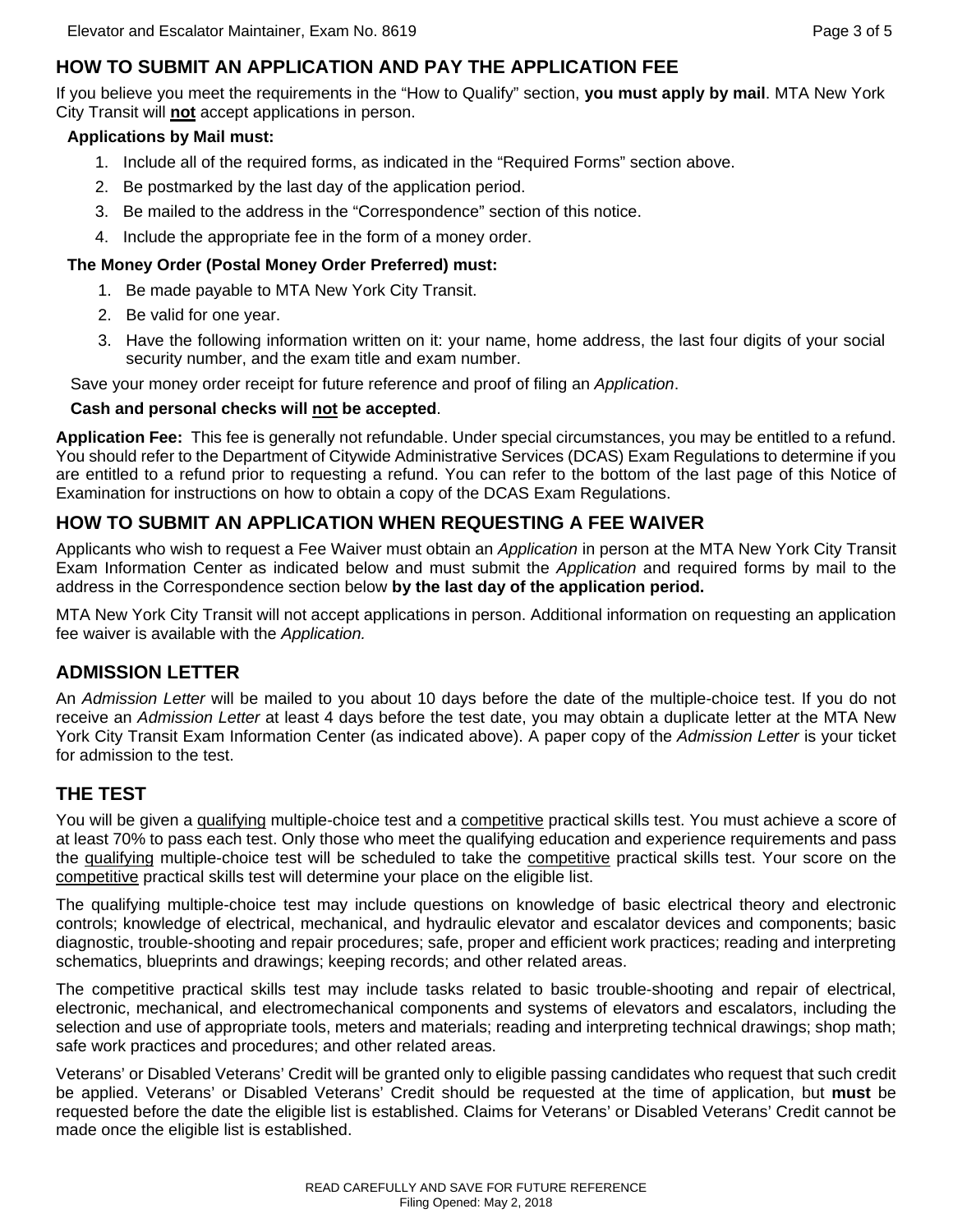## **TEST ADMINISTRATION GUIDELINES**

**Warning:** You are not permitted to enter the test site with cellular phones, smart watches, beepers, pagers, cameras, portable media players, or other electronic devices. Calculators are permitted; however, they must be hand-held, battery or solar-powered, numeric only. Calculators with functions **other than** addition, subtraction, multiplication and division **are prohibited**. Electronic devices with an alphabetic keyboard or with word processing or data recording capabilities such as planners, organizers, etc. are prohibited. If you use any of these devices in the building at any time before, during or after the test, you may not receive your test results, your test score may be nullified, and your application fee will not be refunded.

You may not have any other person, including children, present with you while you are being processed for or taking the test and no one may wait inside the test site while you are taking the test.

**Required Identification:** You are required to bring one (1) form of valid (non-expired) signature and photo bearing identification to the test site. The name that was used to apply for the exam must match the first and last name on the photo ID. A list of acceptable identification documents is provided below. If you do not have an acceptable ID, you may be denied testing. Acceptable forms of identification (bring one) are as follows: state issued driver's license, state issued identification card, US Government issued passport, US Government issued military identification card, US Government issued Alien Registration Card, employer identification card with photo, or student identification card with photo.

**Leaving:** You must leave the test site once you finish the test. If you leave the test site after being fingerprinted but before finishing the test, you will not be permitted to re-enter. If you disregard this instruction and re-enter the test site, you may not receive your test results, your test score may be nullified, and your application fee will not be refunded.

## **THE TEST RESULTS**

If you meet the qualifying education and experience requirements and pass the qualifying multiple-choice test and the competitive practical skills test, your name will be placed in final score order on an eligible list and you will be given a list number. You will be notified by mail of your test results. You will be considered for appointment when your name is reached on the eligible list.

#### **SPECIAL ARRANGEMENTS**

**Special Test Accommodations:** If you plan to request special testing accommodations due to disability or an alternate test date due to your religious belief, follow the instructions included with your *Application* and mail your request to the address found in the "Correspondence Section" below no later than 30 days prior to the scheduled test date.

**Make-Up Test:** You may apply for a make-up test if you cannot take the test on the scheduled test date for any of the following reasons:

- 1. Compulsory attendance before a public body;
- 2. On-the-job injury or illness caused by municipal employment where you are an officer or employee of the City;
- 3. Absence from the test within one week following the death of a spouse, domestic partner, parent, sibling, child or child of a domestic partner where you are an officer or employee of the City;
- 4. Absence due to ordered military duty;
- 5. A clear error for which MTA New York City Transit is responsible; or
- 6. A temporary disability, pregnancy-related, or child-birth-related condition preventing you from taking the test.

To request a make-up test, mail your request with your documentation of special circumstances to the address found in the "Correspondence" section below within 60 days of your scheduled test date or within 90 days following termination of your military duty.

#### **ADDITIONAL INFORMATION**

**Promotion Examination:** A promotion examination for this title is being held for eligible MTA New York City Transit employees. The names appearing on the promotion list will be considered first in filling vacancies with MTA New York City Transit.

(continued)